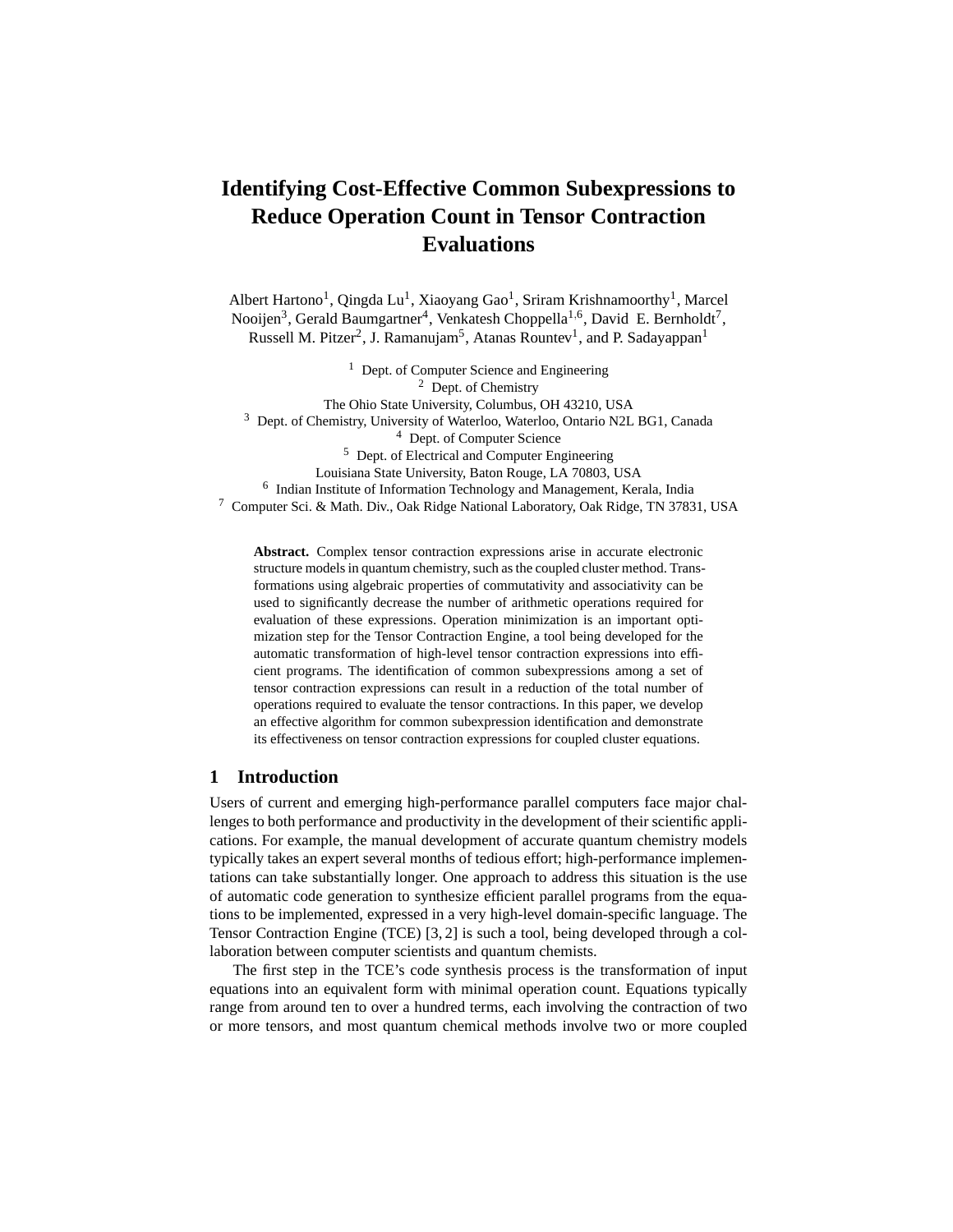equations of this type. This optimization problem can be viewed as a generalization of the matrix chain multiplication problem, which, unlike the matrix-chain case, has been shown to be *NP*-hard [6]. Our prior work focused on the use of single-term optimization (strength reduction or parenthesization), which decomposes multi-tensor contraction operations into a sequence of binary contractions, coupled with a global search of the composite single-term solution space for factorization opportunities. Exhaustive search (for small cases) and a number of heuristics were shown to be effective in minimizing the operation count [4].

Common subexpression elimination (CSE) is a classical optimization technique used in traditional optimizing compilers [1] to reduce the number of operations, where intermediates are identified that can be computed once and stored for use multiple times later. CSE is routinely used in the manual formulation of quantum chemical methods, but because of the complexity of the equations, it is extremely difficult to explore all possible formulations manually. CSE is a powerful technique that allows the exploration of the much larger algorithmic space than our previous approaches to operation minimization. However, the cost of the search itself grows explosively. In this paper, we develop an approach to CSE identification in the context of operation minimization for tensor contraction expressions. The developed approach is shown to be very effective, in that it automatically finds efficient computational forms for challenging tensor equations.

Quantum chemists have proposed domain-specific heuristics for strength reduction and factorization for specific forms of tensor contraction expressions (e.g., [7, 9]). However, their work does not consider the general form of arbitrary tensor contraction expressions. Single-term optimizations in the context of a general class of tensor contraction expressions were addressed in [6]. Approaches to single-term optimizations and factorization of tensor contraction expressions were presented in [4, 8]. Common subexpression identification to enhance single-term optimization was not considered in any of these approaches.

The rest of this paper is organized as follows. Section 2 provides a more detailed description of the operation minimization and the common subexpression elimination problem in the context of tensor contraction expressions. Section 3 describes our approach. Experimental results are presented in Section 4 and Section 5 concludes the paper.

# **2 Common Subexpressions and Operation Count Reduction**

A tensor contraction expression comprises a sum of a number of terms, where each term might involve the contraction of two or more tensors. We first illustrate the issue of operation minimization for a single term, before addressing the issue of finding common subexpressions to optimize across multiple terms. Consider the following tensor contraction expression involving three tensors  $t$ ,  $f$  and  $s$ , with indices  $x$  and  $z$  that have range *V*, and indices *i* and *k* that have range *O*. Distinct ranges for different indices is a characteristic of the quantum chemical methods of interest, where *O* and *V* correspond to the number of occupied and virtual orbitals in the representation of the molecule (typically  $V \gg 0$ ). Computed as a single nested loop computation, the number of arithmetic operations needed would be  $2O^2V^2$ .

$$
r_i^x = \sum_{z,k} t_i^z f_z^k s_k^x \tag{cost = 202V2}
$$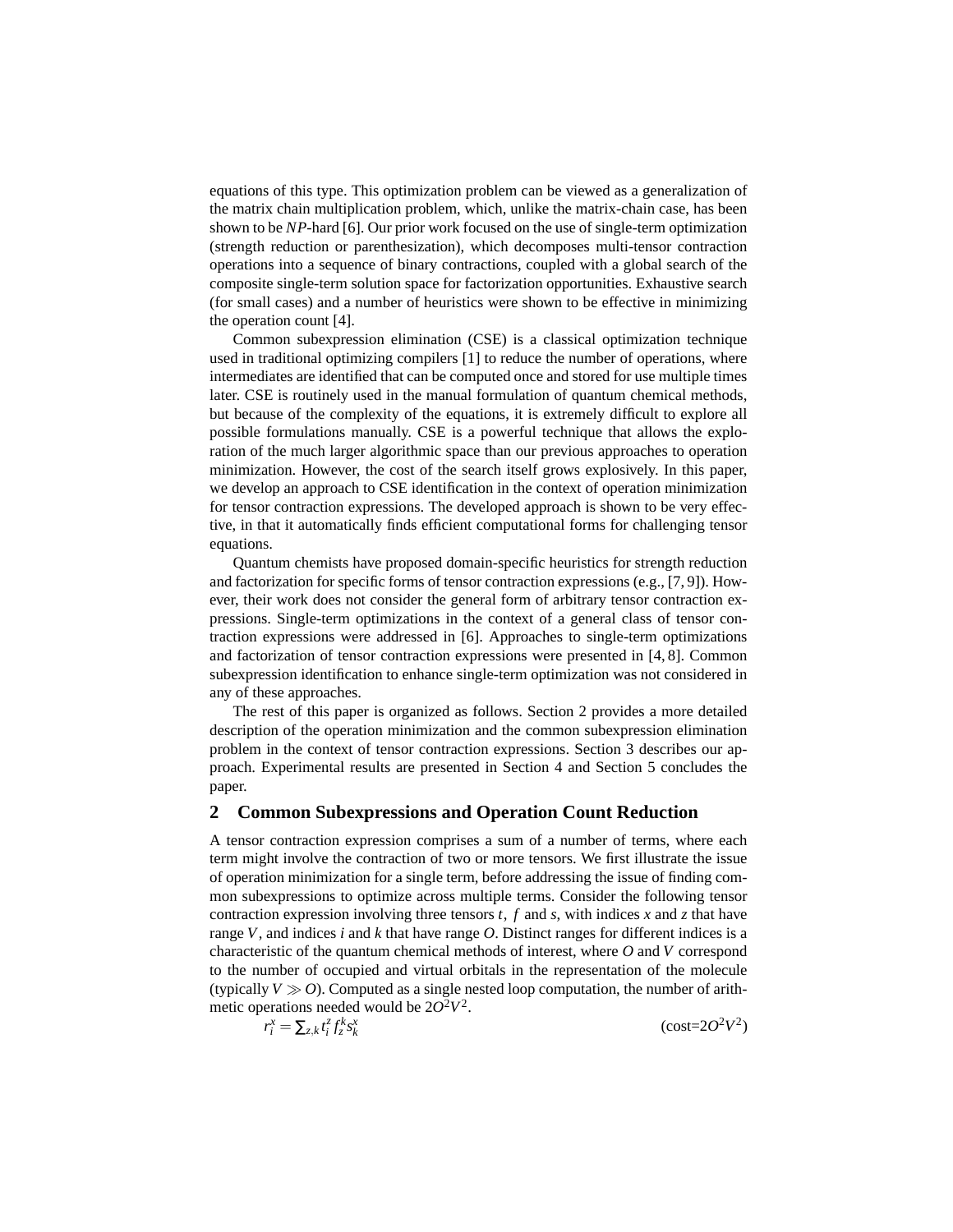However, by performing a two-step computation with an intermediate *I*, it is possible to compute the result using 4*OV* <sup>2</sup> operations:

 $I_z^x = \sum_k f_z^k s_k^x$  $\frac{\text{cost}}{20V^2}$ );  $r_i^x = \sum_z t_i^z I_z^x$  $\left(\text{cost} = 2OV^2\right)$ Another possibility using  $4O^2V$  computations, which is more efficient when  $V > O$ (as is usually the case in quantum chemistry calculations), is shown below:

 $I_i^k = \sum_z t_i^z f_z^k$  $(\text{cost}=2O^2V);$  *r*  $\sum_{i}^{x} = \sum_{k} I_i^k s_k^x$  $(\text{cost}=2O^2V)$ 

The above example illustrates the problem of single-term optimization, also called strength reduction: find the best sequence of two-tensor contractions to achieve a multitensor contraction. Different orders of contraction can result in very different operation costs; for the above example, if the ratio of  $V/O$  were 10, there is an order of magnitude difference in the number of arithmetic operations for the two choices.

With complex tensor contraction expressions involving a large number of terms, if multiple occurrences of the same subexpression can be identified, it will only be necessary to compute it once and use it multiple times. Thus, common subexpressions can be stored as intermediate results that are used more than once in the overall computation. Manual formulations of computational chemistry models often involve the use of such intermediates. The class of quantum chemical methods of interest, which include the coupled cluster singles and doubles (CCSD) method [7, 9], are most commonly formulated using the molecular orbital basis (MO) integral tensors. However the MO integrals are intermediates, derived from the more fundamental atomic orbital basis (AO) integral tensors. Alternate "AO-based" formulations of CCSD have been developed in which the more fundamental AO integrals are used directly, without fully forming the MO integrals [5]. However it is very difficult to manually explore all possible formulations of this type to find the one with minimal operation count, especially since it can depend strongly on the characteristics of the particular molecule being studied.

The challenge in identifying cost-effective common subexpressions is the combinatorial explosion of the search space, since single-term optimization of different product terms must be treated in a coupled manner. The following simple example illustrates the problem.

Suppose we have two MO-basis tensors,  $\nu$  and  $w$ , which can be expressed as a transformation of the AO-basis tensor, *a*, in two steps. Using single-term optimization to form tensor *v*, we consider two possible sequences of binary contractions as shown below, which both have the same (minimal) operation cost. Extending the notation above, indices  $p$  and  $q$  represent AO indices, which have range  $M = O + V$ .

Seq. 1:  $I_4^i = \sum_p a_q^p c_p^i$  (cost=2*OM*<sup>2</sup>);  $v_j^i = \sum_p I_4^i d_p^p$  (cost=2*O*<sup>2</sup>*M*) Seq. 2:  $I2_i^p = \sum_q a_q^p d_i^q$   $(\text{cost} = 2OM^2);$   $v_j^i = \sum_p I2_j^p c_p^i$   $(\text{cost} = 2O^2M)$ To generate tensor *w*, suppose that there is only one cost-optimal sequence:  $I1_{q}^{i} = \sum_{p} a_{q}^{p} c_{p}^{i}$  (cost=20M<sup>2</sup>);  $w_{x}^{i} = \sum_{p} I1_{p}^{i} e_{x}^{p}$  (cost=20VM)

Note that the first step in the formation of *w* uses the same intermediate tensor *I*1 that appears in sequence 1 for *v*. Considering just the formation of *v*, either of the two sequences is equivalent in cost. But one form uses a common subexpression that is useful in computing the second MO-basis tensor, while the other form does not. If sequence 1 is chosen for *v*, the total cost of computing both *v* and *w* is  $2OM^2$  +  $2O^2M + 2OVM$ . On the other hand, the total cost is higher if sequence 2 is chosen  $(4OM^2 + 2O^2M + 2OVM)$ . The  $2OM^2$  cost difference is significant when *M* is large.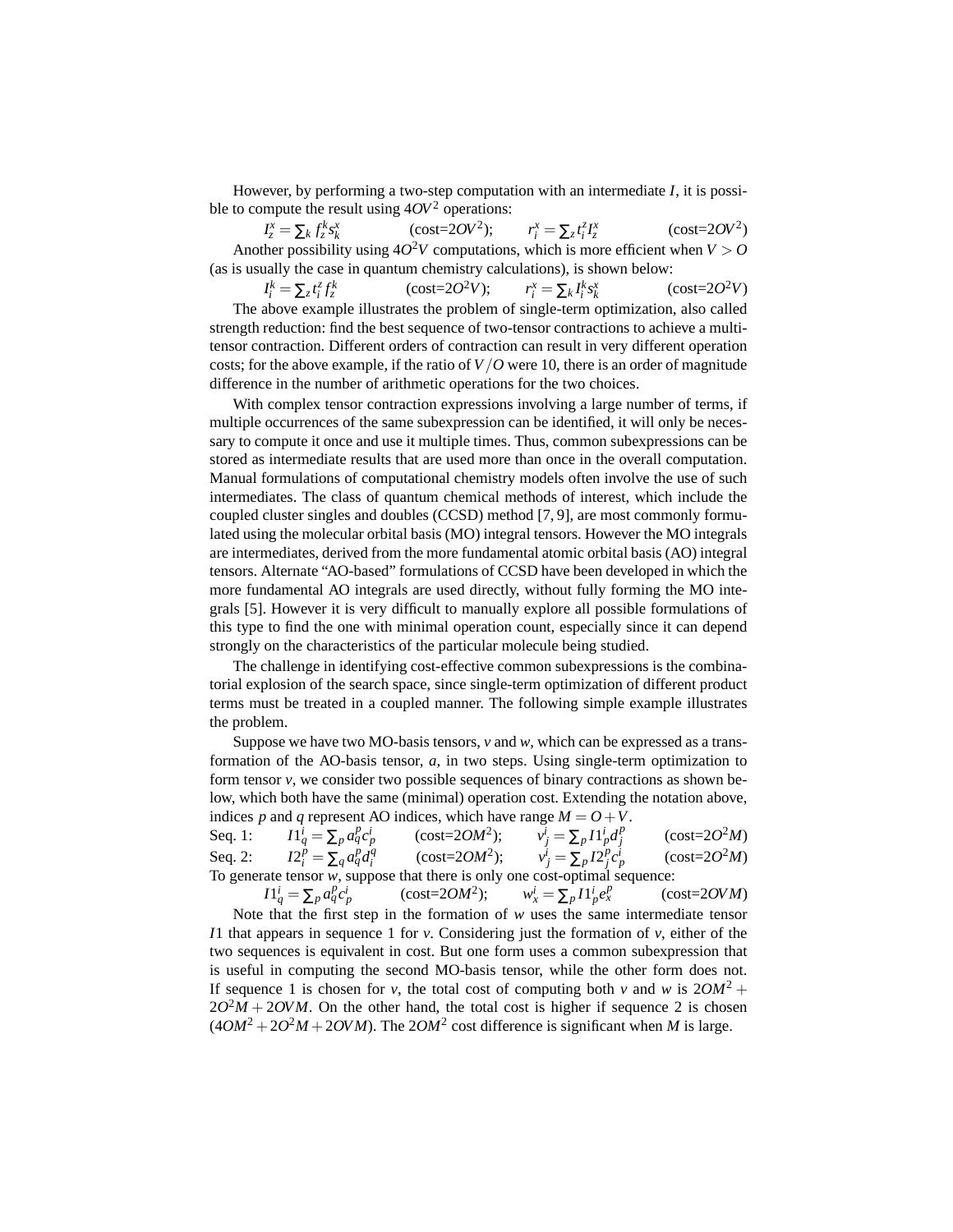When a large number of terms exist in a tensor contraction expression, there is a combinatorial explosion in the search space if all possible equivalent-cost forms for each product term must be compared with each other.

In this paper, we address the following question: By developing an automatic operation minimization procedure that is effective in identifying suitable common subexpressions in tensor contraction expressions, can we automatically find more efficient computational forms? For example, with the coupled cluster equations, can we automatically find AO-based forms by simply executing the operation minimization procedure on the standard MO-based CCSD equations, where occurrences of the MO integral terms are explicitly expanded out in terms of AO integrals and integral transformations?

#### **3 Algorithms for Operation Minimization with CSE**

In this section, we describe the algorithm used to perform operation minimization, by employing single-term optimization together with CSE. The exponentially large space of possible single-term optimizations, together with CSE, makes an exhaustive search approach prohibitively expensive. So we use a two-step approach to apply single-term optimization and CSE in tandem.

The algorithm is shown in Fig. 2. It uses the single-term optimization algorithm, which is broadly illustrated in Fig. 1 and described in greater detail in our earlier work [4]. It takes as input a sequence of tensor contraction statements. Each statement defines a tensor in terms of a sum of tensor contraction expressions. The output is an optimized sequence of tensor contraction statements involving only binary tensor contractions. All intermediate tensors are explicitly defined.

The key idea is to determine the parenthesization of more expensive terms before the less expensive terms. The most expensive terms contribute heavily to the overall operation cost, and potentially contain expensive subexpressions. Early identification of these expensive subexpressions can facilitate their reuse in the computation of other expressions, reducing the overall operation count.

The algorithm begins with the *term set* to be optimized as the set of all the terms of the tensor contraction expressions on the right hand side of each statement. The set of intermediates is initially empty. In each step of the iterative procedure, the parenthesization for one term is determined. Single-term optimization is applied to each term in the term set using the current set of intermediates and the most expensive term is chosen to be parenthesized. Among the set of optimal parenthesizations for the chosen term, the one that maximally reduces the cost of the remaining terms is chosen. Once the term and its parenthesization are decided upon, the set of intermediates is updated and the corresponding statements for the new intermediates are generated. The procedure continues until the term set is empty.

## **4 Experimental Results**

We evaluated our approach by comparing the optimized operation count of the MObased CCSD T1 and T2 computations with the corresponding equations in which the occurrences of MO integrals are replaced by the expressions that produce them, referred to as the expanded form. Table 1 illustrates the characteristics of CCSD T1 and T2 equations. Fig. 3 shows the CCSD T1 equation, consisting of the computation of the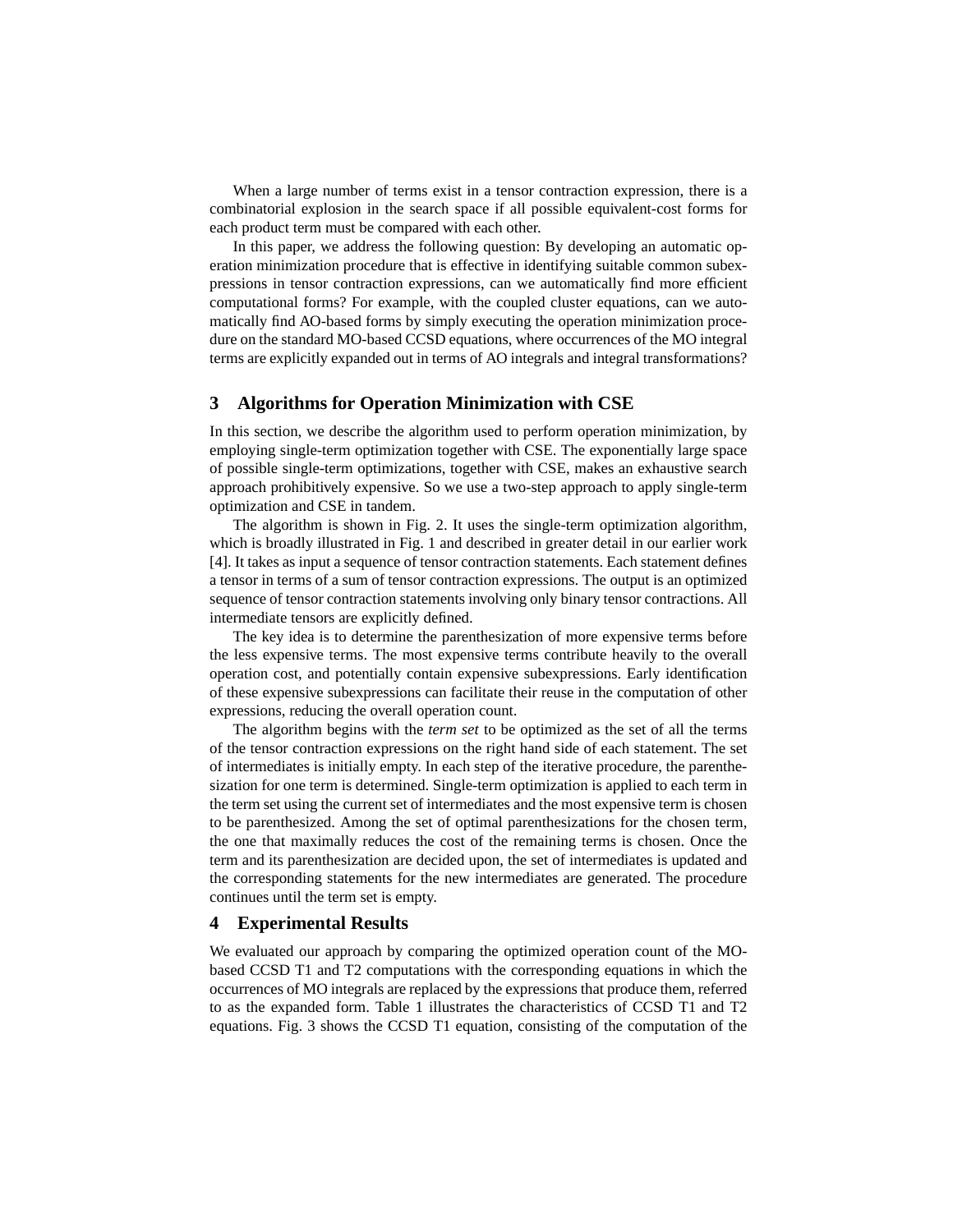SINGLE-TERM-OPT-CSE(*E*,*is*)

|   | 1 if $E$ is a single-tensor expression                                                                        |
|---|---------------------------------------------------------------------------------------------------------------|
| 2 | then return $\{\langle E, \emptyset \rangle\}$                                                                |
| 3 | <b>else</b> $\backslash * E$ is a multiple-tensor contraction expression (i.e., $E_1 *  * E_n * \backslash *$ |
| 4 | $\{\langle p_1, is_1 \rangle, \langle p_2, is_2 \rangle, \ldots\} \leftarrow$                                 |
| 5 | set of pairs of optimal parenthesization of $E$ and its corresponding intermediate set                        |
| 6 | (the given intermediate set is is used to find effective common subexpressions)                               |
|   | <b>return</b> $\{\langle p_1, is_1 \rangle, \langle p_2, is_2 \rangle, \ldots\}$                              |
|   |                                                                                                               |

**Fig. 1.** Single-term optimization algorithm with common subexpression elimination

OPTIMIZE(*stmts*)

 *MSET* ← set of all terms obtained from RHS expressions of *stmts is*  $\leftarrow \emptyset \$  \* the set of intermediates \*  $\setminus$ 3 while  $MSET \neq 0$  **do** *Mheaviest* ← the heaviest term in *MSET* 5 (searched by applying SINGLE-TERM-OPT- $CSE(M_i, is)$  on each term  $M_i \in MSET$ ) *PSET*  $\leftarrow$  SINGLE-TERM-OPT-CSE $(M_{heaviest}, is)$  $\langle p_{best}, i_{Sbest} \rangle \leftarrow \text{NIL}$ *profit*  $\leftarrow 0$ **for each**  $\langle p_i, is_i \rangle \in PSET$ **do**  $cur\_profit \leftarrow 0$ **for each**  $M_i \in (MSET - \{M_{heaviest}\})$ <br>12 **do** *base\_cost* ← op-cost of optimal para **do** *base\_cost*  $\leftarrow$  op-cost of optimal parenth. in SINGLE-TERM-OPT-CSE( $M_i$ , is) *opt*  $\cos t$  ← op-cost of optimal parenth. in SINGLE-TERM-OPT-CSE( $M_i$ , *is*∪*is*<sub>*i*</sub>)</sub>  $cur\_profit \leftarrow cur\_profit + (base\_cost - opt\_cost)$ **if**  $(\langle p_{best}, is_{best} \rangle = \text{NIL}) \vee (cur\_profit > profit)$ **then**  $\langle p_{best}, is_{best} \rangle \leftarrow \langle p_i, is_i \rangle$  $\qquad \qquad \text{profit} \leftarrow \text{cur\_profit}$ *stmts*  $\leftarrow$  replace the term  $M_{heaviest}$  in *stmts* with  $p_{best}$  $MSET \leftarrow MSET - \{M_{heaviest}\}$  *is* ← *is*∪*isbest* **return** *stmts*

**Fig. 2.** Global operation minimization algorithm

MO integrals (Steps 1a–1d) and the expression for the single-excitation residual (Step 2). Whereas our examples above used rank-2 tensors for simplicity, the CCSD equations primarily involve rank-4 integral tensors.

The number of arithmetic operations depends upon *O* and *V*, which are specific to the molecule and quality of the simulation, but a typical range is  $1 \le V/O \le 100$ . To provide concrete comparisons, we set *O* to 10 and *V* to 100 or 500.

The CCSD computation proceeds through a number of iterations in which the AO integrals remain unchanged. At convergence, the amplitudes  $t$  *vo* and  $t$  *vvoo* attain values such that the residual vector in Step 2 of Fig. 3 is equal to zero and this typically takes 10–50 iterations. In different variants of CCSD, the MO integrals may also remain unchanged, or may change at each iteration, requiring the AO-to-MO transformation to be repeated. To represent these two cases, we use iteration counts of 10 and 1, respectively, to evaluate the different formulations obtained.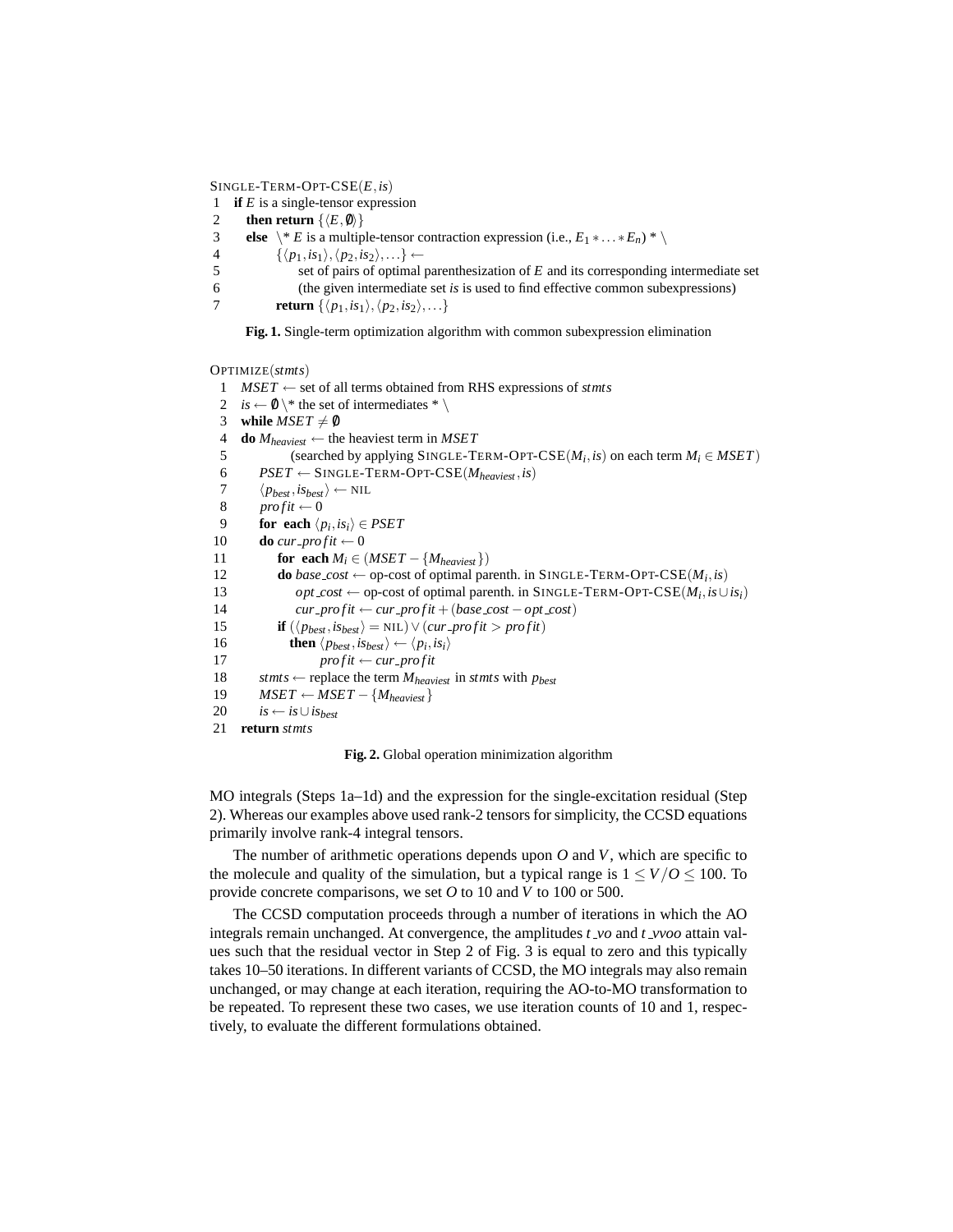|                                                                                                                                                                                            | Equation Number of terms                                                                                                     | MO Integrals                                                                                                    |  |  |  |  |  |  |  |
|--------------------------------------------------------------------------------------------------------------------------------------------------------------------------------------------|------------------------------------------------------------------------------------------------------------------------------|-----------------------------------------------------------------------------------------------------------------|--|--|--|--|--|--|--|
| <b>CCSD T1</b>                                                                                                                                                                             | 14                                                                                                                           | V_000V, V_00VV, V_0VOV, V_0VVV                                                                                  |  |  |  |  |  |  |  |
| CCSD <sub>T2</sub>                                                                                                                                                                         | 31                                                                                                                           | V_0000, V_000V, V_00VV, V_0V00, V_0V0V, V_0VVV, V_VV00, V_VV0V, V_VVVV                                          |  |  |  |  |  |  |  |
| (1a) $v\text{-}oov_{h3p1}^{h1h2} = (c\text{-}mo_{h3}^{q1} * c\text{-}mv_{p1}^{q2} * c\text{-}om_{q3}^{h1} * c\text{-}om_{q4}^{h2} * a\text{-}mmm_{q1q2}^{q3q4}$                            |                                                                                                                              |                                                                                                                 |  |  |  |  |  |  |  |
| (1b) $v_{.}oovv_{p1p2}^{h1h2} = (c_{.}mv_{p1}^{q1} * c_{.}mv_{p2}^{q2} * c_{.}om_{q3}^{h1} * c_{.}om_{q4}^{h2} * a_{.}mmmm_{q1q2}^{q3q4})$                                                 |                                                                                                                              |                                                                                                                 |  |  |  |  |  |  |  |
| (1c) $v_{.}ovov_{h2p2}^{h1p1} = (c_{.}mo_{h2}^{q1} * c_{.}mv_{p2}^{q2} * c_{.}om_{q3}^{h1} * c_{.}vm_{q4}^{p1} * a_{.}mmmm_{q1q2}^{q3q4})$                                                 |                                                                                                                              |                                                                                                                 |  |  |  |  |  |  |  |
| (1d) $v_{.ov} \nu v_{p2p3}^{h1p1} = (c_{.mv_{p2}}^{q1} * c_{.mv_{p3}}^{q2} * c_{.om_{q3}}^{h1} * c_{.vm_{q4}}^{p1} * a_{.mmmm_{q1q2}}^{q3q4})$                                             |                                                                                                                              |                                                                                                                 |  |  |  |  |  |  |  |
| (2) residual $l_{h1}^{p2} = 0.25 * (t_{.} v v_{0} \partial_{h2h1}^{p2p1} * f_{.} \partial v_{n2}^{h2}) - 0.25 * (v_{.} \partial_{v2} \partial_{h1n2}^{p2p1} * t_{.} \partial v_{n2}^{p2})$ |                                                                                                                              |                                                                                                                 |  |  |  |  |  |  |  |
|                                                                                                                                                                                            | $+0.25 * (f_{-}vv_{n2}^{p1} * t_{-}vv_{h1}^{p2}) -0.25 * (f_{-}oo_{h1}^{h2} * t_{-}vv_{h2}^{p1}) + 0.25 * f_{-}vo_{h1}^{p1}$ |                                                                                                                 |  |  |  |  |  |  |  |
| $-0.25*(t_{v}^{}v_{h2}^{p1}*t_{v0}^{p2}*t_{v}^{}v_{h3}^{p3}*v_{v}^{}o_{o}^{p3}v_{h2h3}^{h2h3})$                                                                                            |                                                                                                                              |                                                                                                                 |  |  |  |  |  |  |  |
| $+0.25*(t_{.}vvoo_{h2h1}^{p2p1}*t_{.}vo_{h3}^{p3}*v_{.}oovv_{p2p3}^{h2h3}) -0.125*(t_{.}vo_{h2}^{p1}*t_{.}vvoo_{h3h1}^{p2p3}*v_{.}oovv_{p2p3}^{h3h2})$                                     |                                                                                                                              |                                                                                                                 |  |  |  |  |  |  |  |
| $-0.125*(t_{1}vol_{h1}^{p2} * t_{1}vol_{h2h3}^{p3p1} * v_{0}ov_{p3p2}^{h2h3}) -0.25*(t_{1}vol_{h1}^{p2} * v_{0}ov_{p2p3}^{h2p1} * t_{1}vol_{h2}^{p3})$                                     |                                                                                                                              |                                                                                                                 |  |  |  |  |  |  |  |
| $-0.25*(t_{-}v_{h2}^{p1} * v_{-}oov_{h1n2}^{h2h3} * t_{-}v_{h3}^{p2}) -0.25*(t_{-}v_{h2}^{p1} * t_{-}v_{h1}^{p2} * f_{-}ov_{n2}^{h2})$                                                     |                                                                                                                              |                                                                                                                 |  |  |  |  |  |  |  |
|                                                                                                                                                                                            |                                                                                                                              | $+0.125*(t_{.}vwo_{h2h1}^{p2p3}*v_{.}ovv_{n2h3}^{h2p1})+0.125*(t_{.}vwo_{h2h3}^{p2p1}*v_{.}ooov_{h1h2}^{h2h3})$ |  |  |  |  |  |  |  |

**Table 1.** Characteristics of input equations used in experiments

**Fig. 3.** The input formulation of CCSD T1. For compactness, summations are implicit wherever the same index appears twice in a term.

Tables 2 and 3 illustrate the results obtained by optimizing CCSD T1 and T2 equations with the algorithm described above. The total operation counts are shown for different (*O*,*V*) pairs, changing iteration counts, and choice of MO integrals to expand. We applied single-term optimization and CSE to the AO-to-MO calculation and the MObasis expression separately, without expanding any MO integrals - this is representative of current implementations of coupled cluster methods. We report the operation count reduction using our approach relative to the optimized conventional two-step formulation as discussed above.

Among all the sixteen cases we have studied, twelve of them yield a reduction factor ranging from 2.14 to 14.75 and two of them have a reduction factor close to 1.2. We can conclude that our algorithm performs well in practice in most cases. The following observations can be made from the results in Tables 2 and 3.

- **–** The benefits decrease with an increase of the iteration count;
- **–** The benefits increase with increasing number of explicitly expanded terms; and
- **–** The benefits are greater when the *V*/*O* ratio is large.

Fig. 4 shows an optimized formulation of the CCSD T1 equation in Fig. 3, when  $(O, V) = (10, 500)$  and the MO integrals *v ovvv*, *v ooov*, *v ovov* are expanded. It may be seen that this form, with an operation-count reduction factor of 2.49, is significantly different from the original MO-basis formulation in Fig. 3. In this new formulation, the *it* arrays are the common subexpressions identified to reduce the operation count.

## **5 Conclusions**

In this paper, we presented a coupled approach of utilizing single-term optimization and identification of common subexpressions to reduce the operation count in the evaluation of tensor contraction expressions. The benefits of the approach were shown by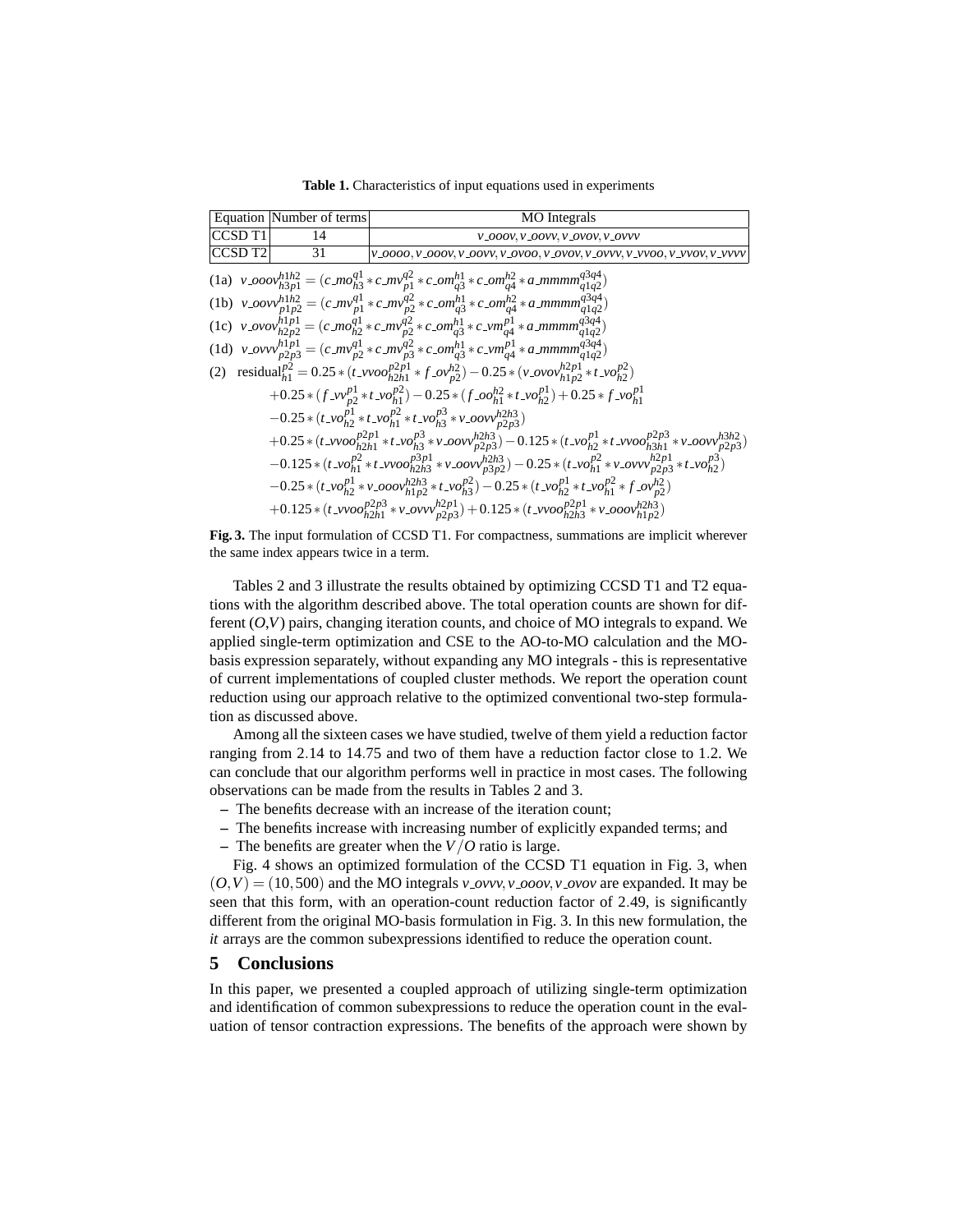| (O, V)    | Iteration Count | <b>Expanded Tensors</b>                                         | Total Operation Count Reduction Factor |      |
|-----------|-----------------|-----------------------------------------------------------------|----------------------------------------|------|
|           |                 | None                                                            | $1.12 \times 10^{10}$                  |      |
|           |                 | $V_0$                                                           | $5.25 \times 10^{9}$                   | 2.14 |
| (10, 100) |                 | $v_ovvv, v_{{\cal O}}ov, v_{{\cal O}}vv$                        | $4.52 \times 10^{9}$                   | 2.48 |
|           | 10              | None                                                            | $1.40 \times 10^{10}$                  |      |
|           |                 | $V_0$                                                           | $1.20 \times 10^{10}$                  | 1.17 |
|           |                 |                                                                 | $1.18 \times 10^{10}$                  | 1.19 |
|           |                 | None                                                            | $5.36 \times 10^{12}$                  |      |
|           |                 | $V_0$                                                           | $1.59 \times 10^{12}$                  | 3.37 |
| (10, 500) |                 | $v_0$ <i>v v v y <i>y <i>ooov</i>, <i>v <i>ovov</i></i></i></i> | $1.51 \times 10^{12}$                  | 3.55 |
|           | 10              | None                                                            | $5.63 \times 10^{12}$                  |      |
|           |                 | v_ovvv                                                          | $2.34 \times 10^{12}$                  | 2.41 |
|           |                 | $ v_ovvv, v_{{\rm O}}ov, v_{{\rm O}}v\rangle$                   | $2.26 \times 10^{12}$                  | 2.49 |

**Table 2.** Results of optimizing CCSD T1 with our algorithm

**Table 3.** Results of optimizing CCSD T2 with our algorithm

| (O,V)    | Iteration Count | <b>Expanded Tensors</b> | Total Operation Count Reduction Factor |       |
|----------|-----------------|-------------------------|----------------------------------------|-------|
|          |                 | None                    | $1.51 \times 10^{11}$                  |       |
|          |                 | v_vvvv                  | $6.87 \times 10^{10}$                  | 2.20  |
| (10,100) |                 | v_vvvv, v_ovvv, v_vvov  | $\frac{1}{5.40 \times 10^{10}}$        | 2.80  |
|          | 10              | None                    | $4.68 \times 10^{11}$                  |       |
|          |                 | v_vvvv                  | $4.68\times10^{11}$                    |       |
|          |                 | v_vvvv, v_ovvv, v_vvov  | $4.67 \times 10^{11}$                  |       |
|          |                 | None                    | $2.85 \times 10^{14}$                  |       |
|          |                 | v_vvvv                  | $2.72 \times 10^{13}$                  | 10.48 |
| (10,500) |                 | v_vvvv, v_ovvv, v_vvov  | $1.93 \times 10^{13}$                  | 14.75 |
|          | 10              | None                    | $4.22 \times 10^{14}$                  |       |
|          |                 | v_vvvv                  | $1.76 \times 10^{14}$                  | 2.40  |
|          |                 | v_vvvv, v_ovvv, v_vvov  | $1.67 \times 10^{14}$                  | 2.53  |

expanding the tensor contraction expressions in two representative computations, and demonstrating a reduction in the operation count for the composite computation.

*Acknowledgments* This work has been supported in part by: the U.S. National Science Foundation through grants 0121676, 0121706, 0403342, 0508245, 0509442, 0509467, and 0541409; the Laboratory Directed Research and Development Program of Oak Ridge National Laboratory (ORNL); and a Discovery grant 262942-03 from the Natural Sciences and Engineering Research Council of Canada. ORNL is managed by UT-Battelle, LLC, for the US Dept. of Energy under contract DE-AC-05-00OR22725.

# **References**

- 1. A. Aho, R. Sethi, and J. Ullman. *Compilers: Principles, Techniques, and Tools*. Addison-Wesley, 1986.
- 2. A. Auer, G. Baumgartner, D. Bernholdt, A. Bibireata, V. Choppella, D. Cociorva, X. Gao, R. Harrison, S. Krishanmoorthy, S. Krishnan, C. Lam, M. Nooijen, R. Pitzer, J. Ramanujam, P. Sadayappan, and A. Sibiryakov. Automatic code generation for many-body electronic